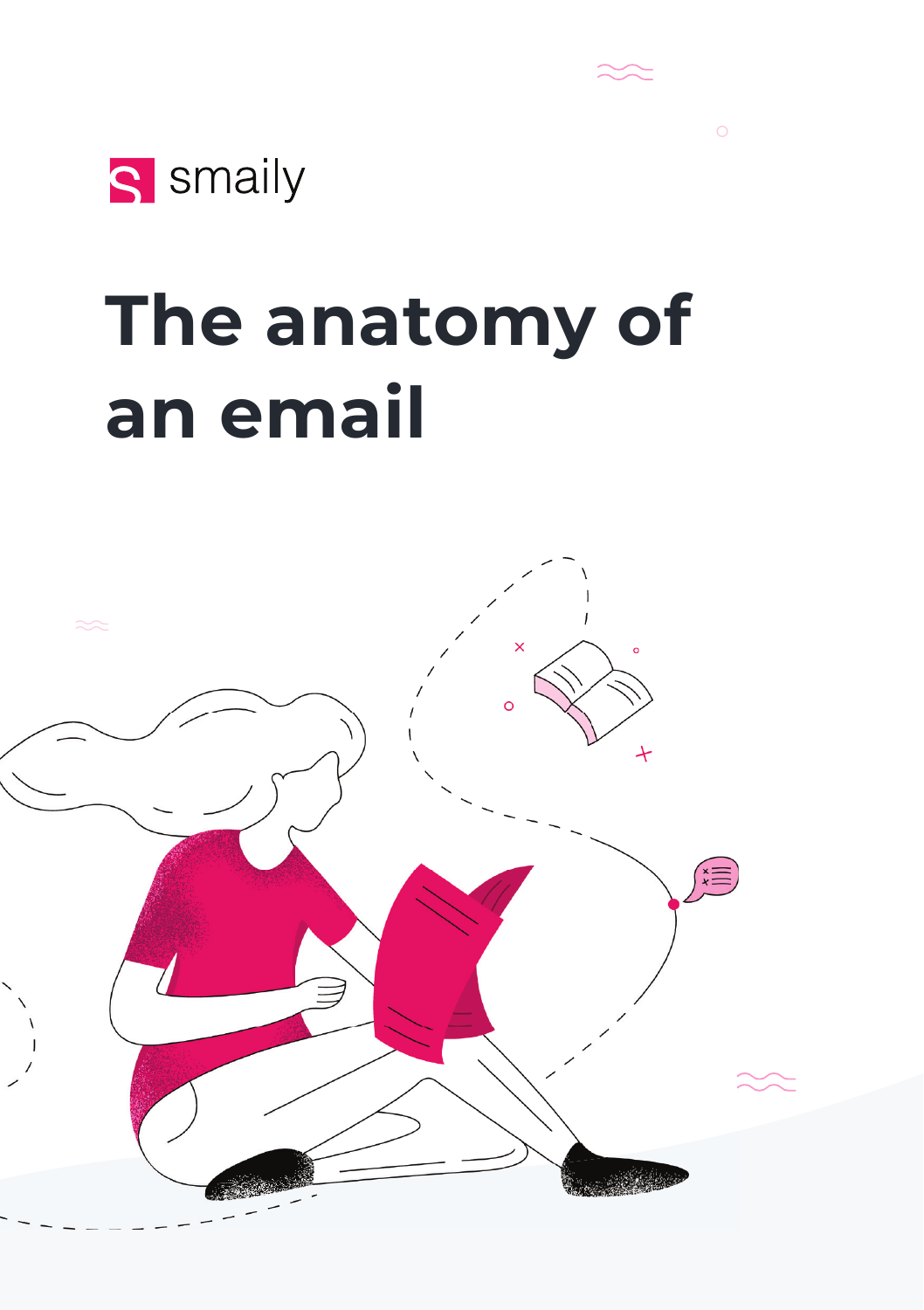So you got done drafting your story about an upcoming sales campaign, adding pics of bright red "ON SALE" signs and have now sent the email on its merry way with a laconic "We're having a sale" subject line? If you want to see a boost in your sales numbers after sending out a campaign, you might want to put a bit more love and care into your marketing emails from hereon. There's more than one element to be dissected when it comes to the anatomy of an email so let's get started!

 $\circ$ 

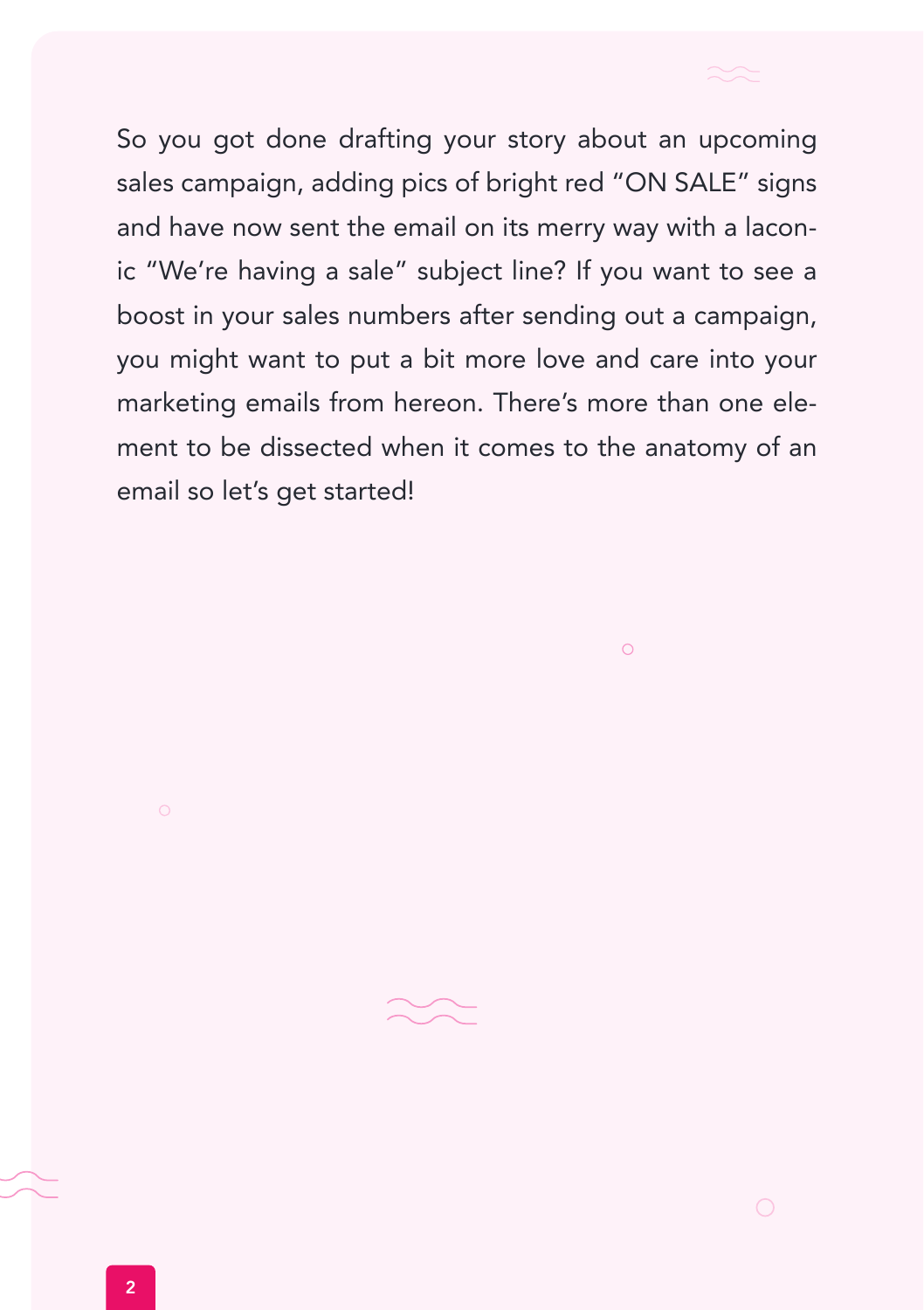# **The secrets of a subject line**

Subject line is the first thing your subscribers will see in their inbox when it comes to your marketing email. If you want this to be love at first sight, it's worth putting some effort into. Studies have proven that shorter subject lines come with a higher open rate. A 2018 study by Statista showed that the biggest open rates were received by subject lines containing 10-20 characters (35.5%). The open rate was around 33% when 20-30 characters were used and up to 40 characters in the subject line came with a 30% open rate.

The simple rule of "less is more" applies here. Don't forget that nowadays people use many different devices to read their emails, so do take into consideration how your subject line is going to be displayed on all of them. You should never go over the 130 character mark.

We strongly advise you to also consider the tone of your subject line. All caps and multiple exclamation marks may come off as if you're screaming at them. The goal is to get your subscribers to open the email, not toss it in the trash folder out of sheer fear. Numbers and stats are welcome as long as they're relevant and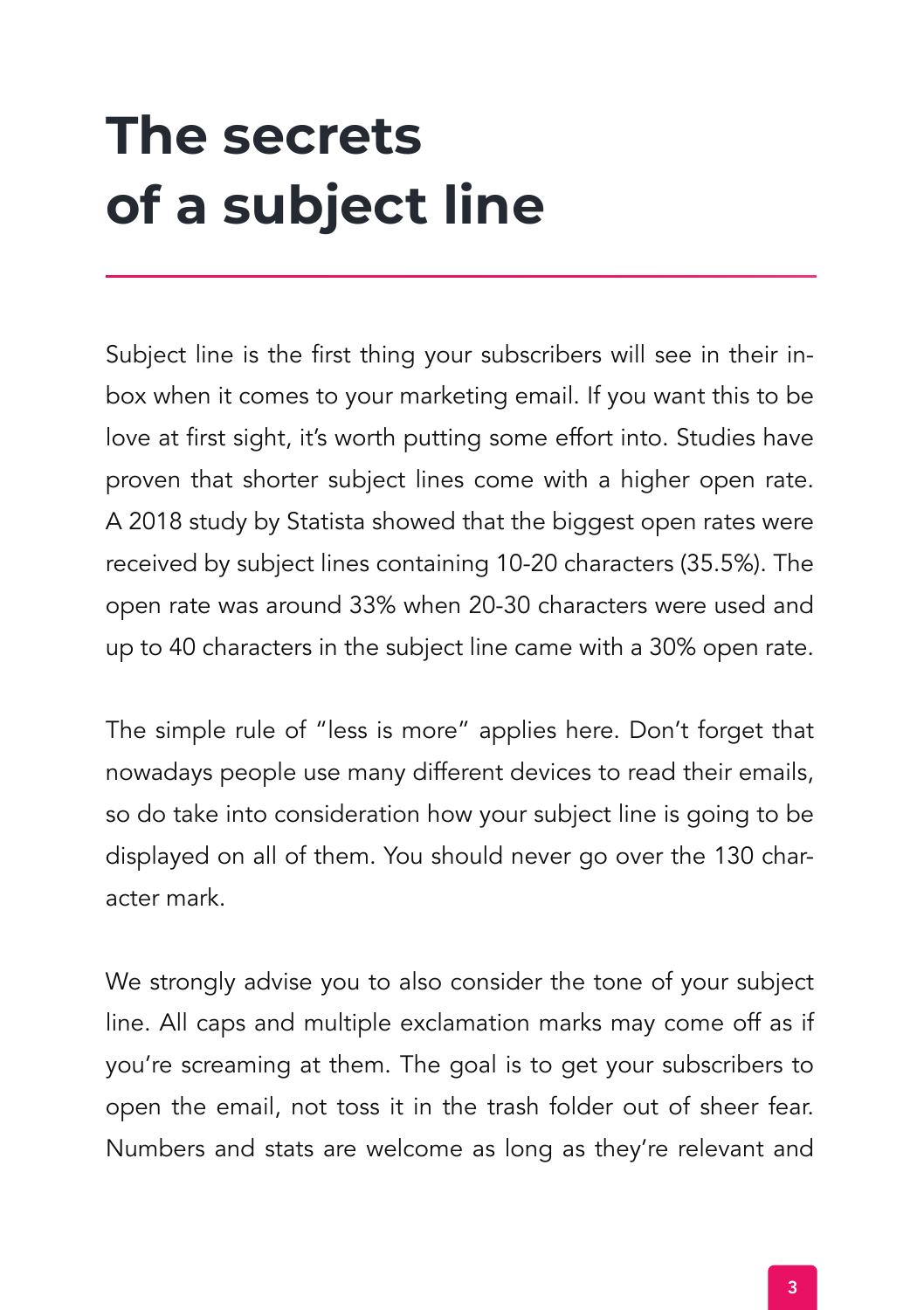don't take up the whole space like the winning numbers of Powerball. The right audience will definitely be intrigued by a subject line that reads "How 35 influencers gained over 10 000 followers". That's probably why this exact subject line boasted a 57% open rate.

That's the kind of intrigue that'll surely help increase your open rates. Ask a question in your subject line, say something surprising or emphasize the limited time of the offer ("Your final chance to get 30% off ends in 3 hours") - curiosity and the fear of missing out are both driving forces behind boosting those open rates. Remember that the subject line should never be misleading ("Money has been added to your account") or contain spam-words that'll send your email straight into the spam folder.

Subject line is your chance to make things personal. Personalized subject lines can boost open rates up to 26% and will help with creating a long-lasting relationship with your customers. However, personalizing is not just about calling someone by their name. Use all the data you've got - think location, purchase history, browsing history in your ecommerce store or even the devices they use to read their emails on.

To add some excitement to your subject line, make use of emojis. Be careful not to turn your subject line into a photo series how-ev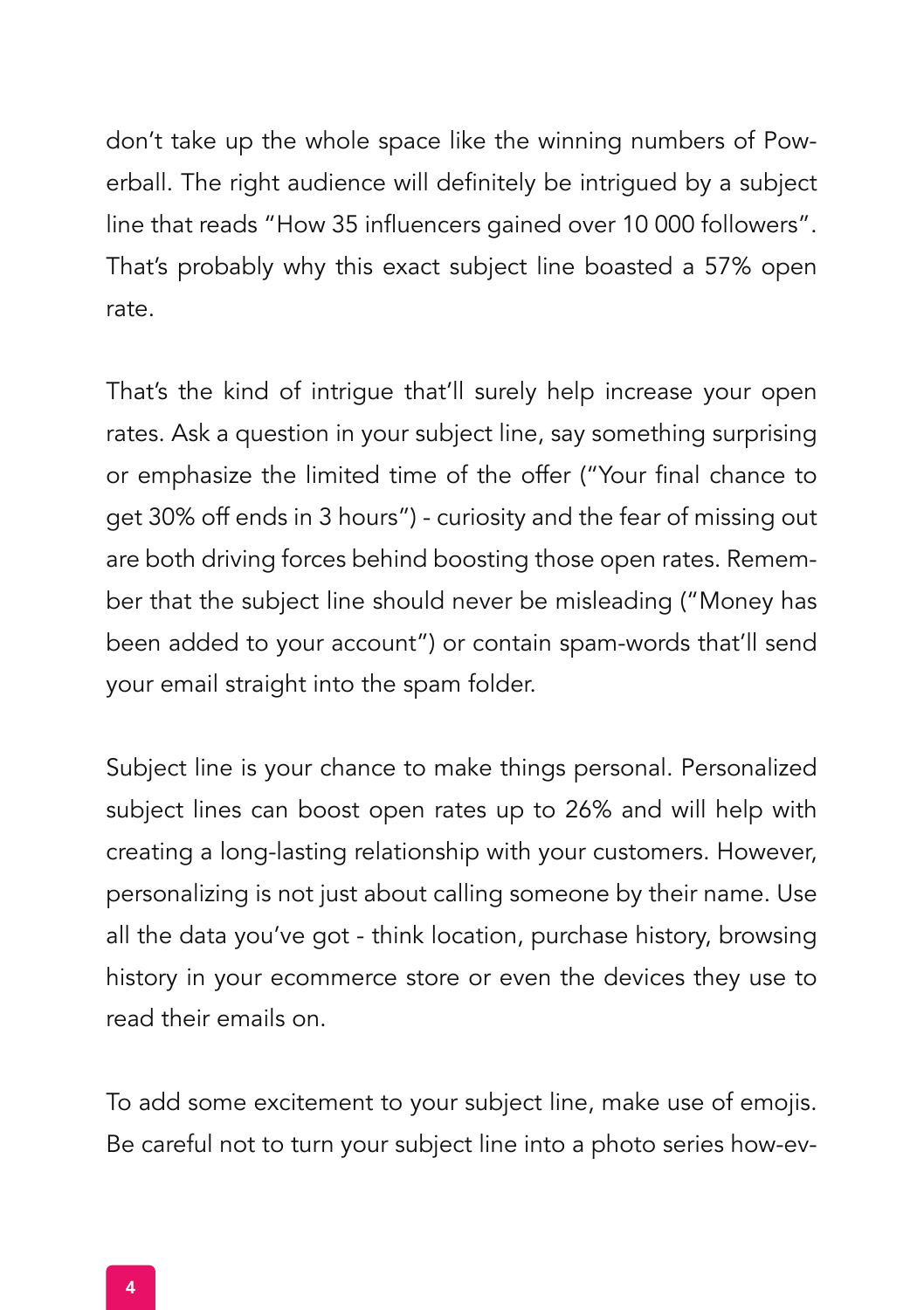er. Adding a little plane to a vacation deal or a chocolate bar to a candy shop campaign, can definitely make your email more enticing.



- Keep in short and sweet: 10-20 characters open rate 35.5%; 20-30 characters - open rate 33%; up to 40 characters - open rate around 30%.
- Take into account how the subject line is displayed on different devices.
- Avoid all CAPS and multiple exclamation marks.
- Use numbers and statistics but don't go overboard.
- Build interest ask a question, say something surprising, emphasize urgency.
- Don't be misleading subject line has to be relevant to the email.
- Personalize personalization helps to increase open ratesby up to 26%.
- Use emojis, just not too many.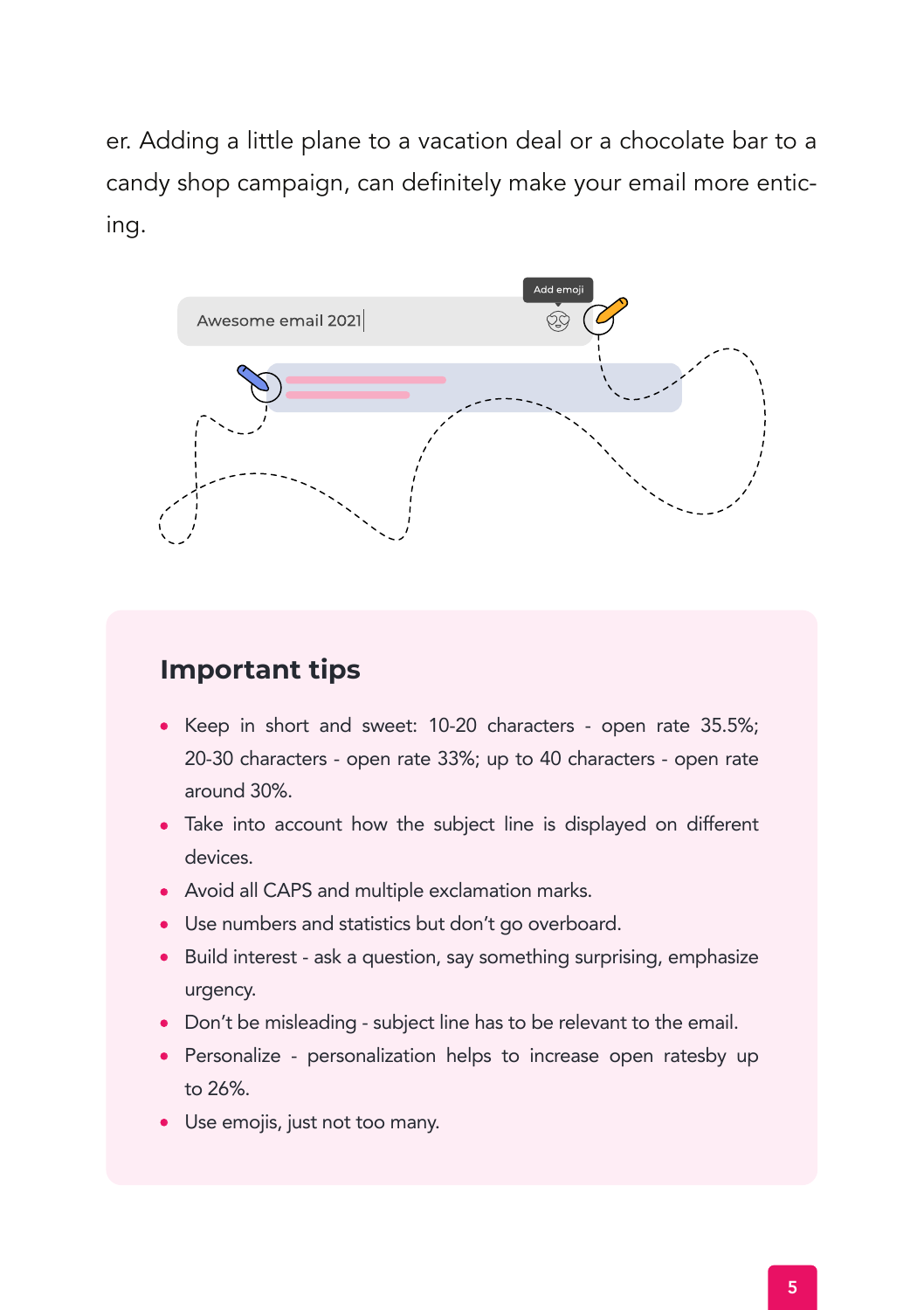# **Do some pre-work with a preheader**

A preheader (or a preview text) is a short piece of text displayed right next to the sender's name and subject line in the inbox. The preview text plays a supporting role to the subject line. Make sure your preheader and subject line are related to each other and that the chosen text will give your readers a short summary of what's to come in the email. You can use up to 140 characters, which is about 6-11 words.

Trust us when we say you want to make good use of those 140 characters as adding a preheader will help increase your open rates and avoid complaints regarding spam. This is your opportunity to direct your subscribers to do a certain activity or scare them a little with a bit of FOMO. Let your imagination run wild but don't forget that any misleading info is an absolute no-go.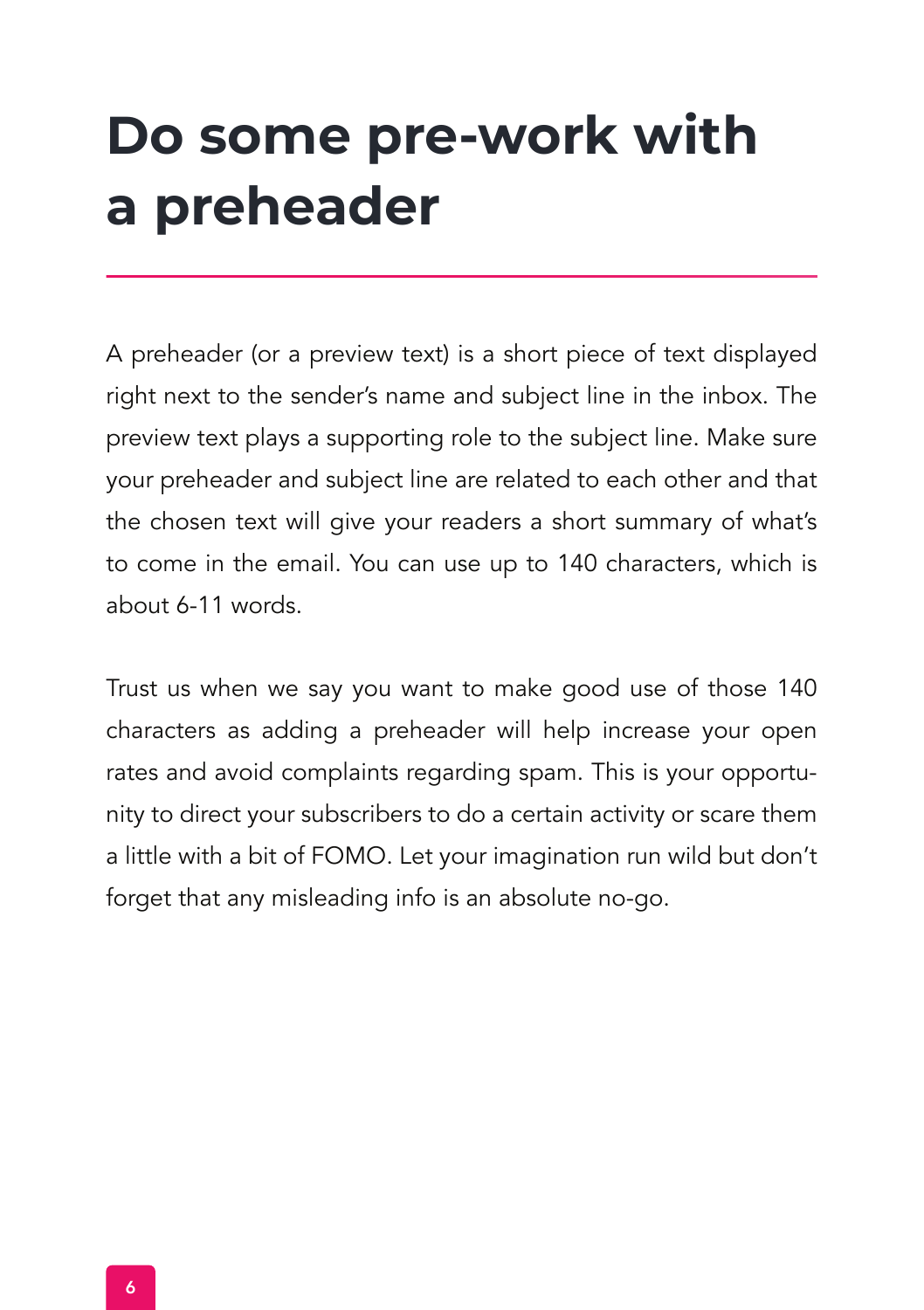Need some inspo to craft the perfect subject line and preheader combo? Here's some help:

**Subject: Don't miss our email marketing expo! Preheader: Hurry up - only a few seats left!** 

- A short piece of text displayed next to the sender's name and subject line.
- Has to support the subject line and give a brief overview of the email.
- Up to 140 characters about 6-11 words.
- Adding a preheader helps to increase open rates and avoid being labeled as spam.
- **Emphasize urgency and create FOMO.**
- Avoid misleading information.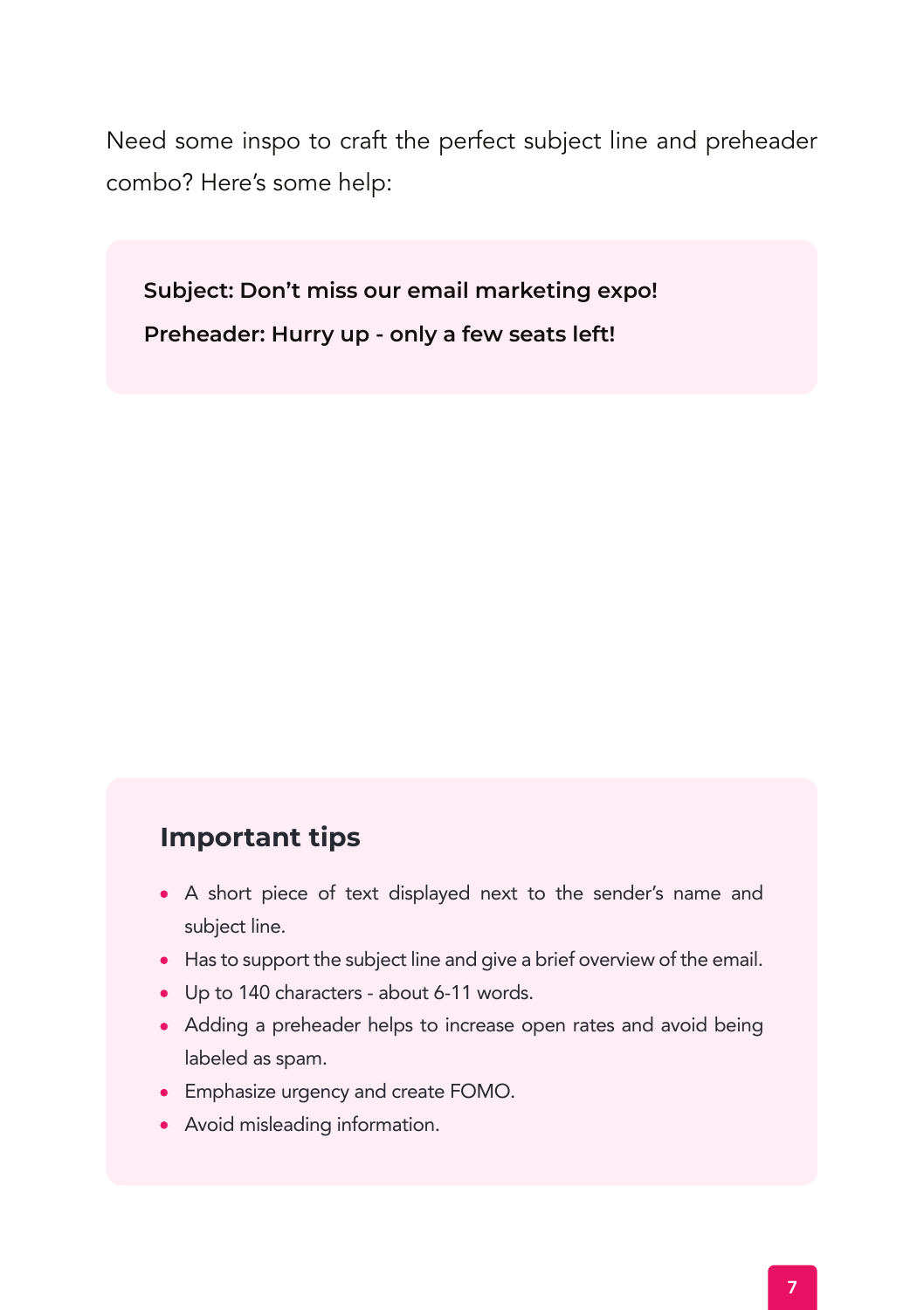# **What's the deal with the sender's name and address?**

The sender's name has to create trust between you and the subscriber. Otherwise your carefully crafted marketing email will end up in the trash bin right next to the email from the long lost Nigerian prince. The name you choose should be easily identifiable and remain the same throughout your campaigns.

Usually it's not wise to use people's names unless they're a household name like Oprah. If you really want to add a person's name add the company name to it as well to make the recognition process a bit easier for your subscribers (e.g. mickey@disney.com). However, we highly suggest opting for a brand or company name instead.

In case the emails you send have various topics, make use of segmentation and use different senders. Send out your invoices from invoices@company.com, while bookings could be sent from bookings@company.com.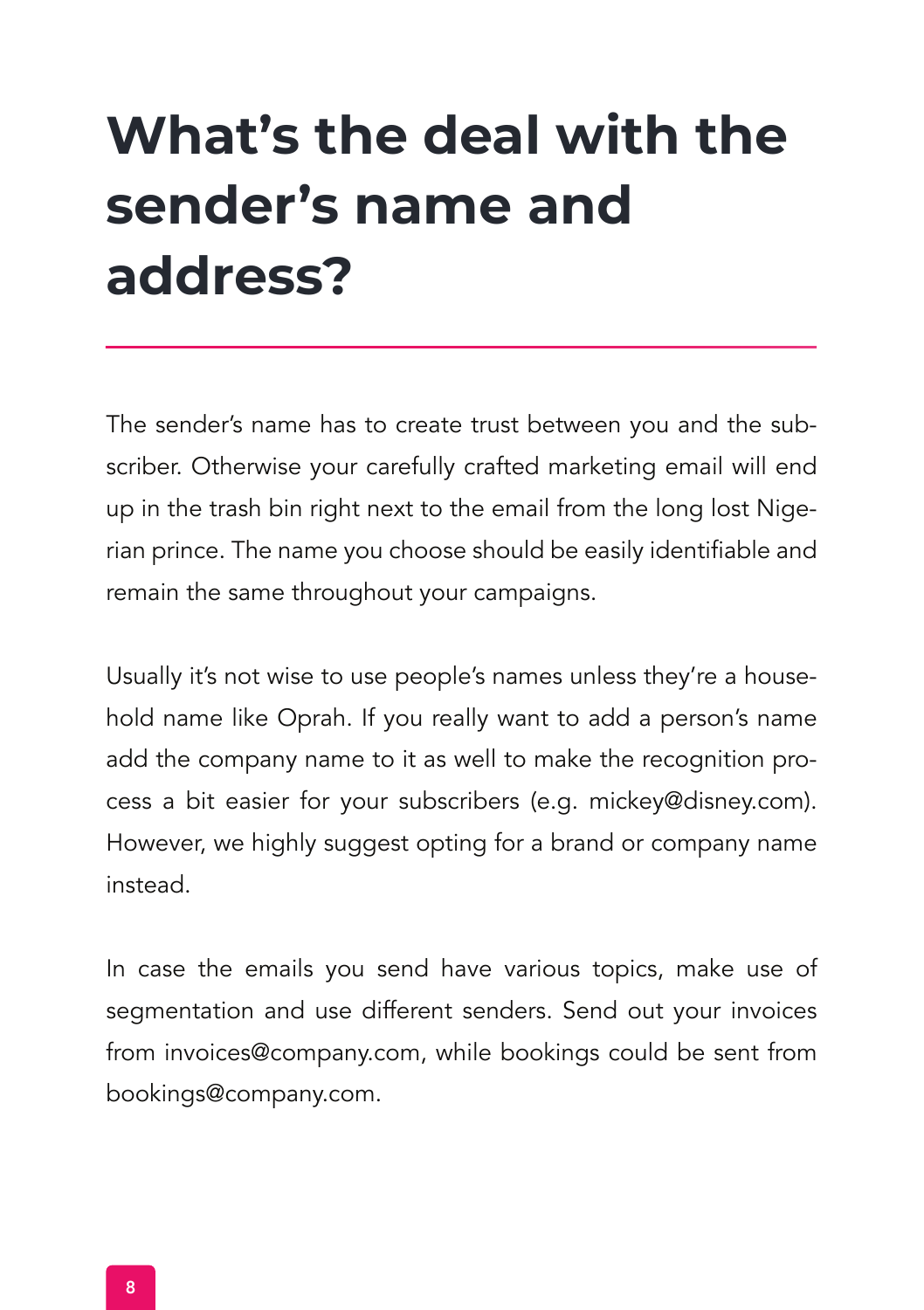- Choose an easily recognizable name.
- Always use the same name.
- Prefer using a company or brand name avoid people's names or add a brand name to them.
- If you send emails with very different topics, use different email addresses (e.g. invoices@company.ee vs bookings@company.ee).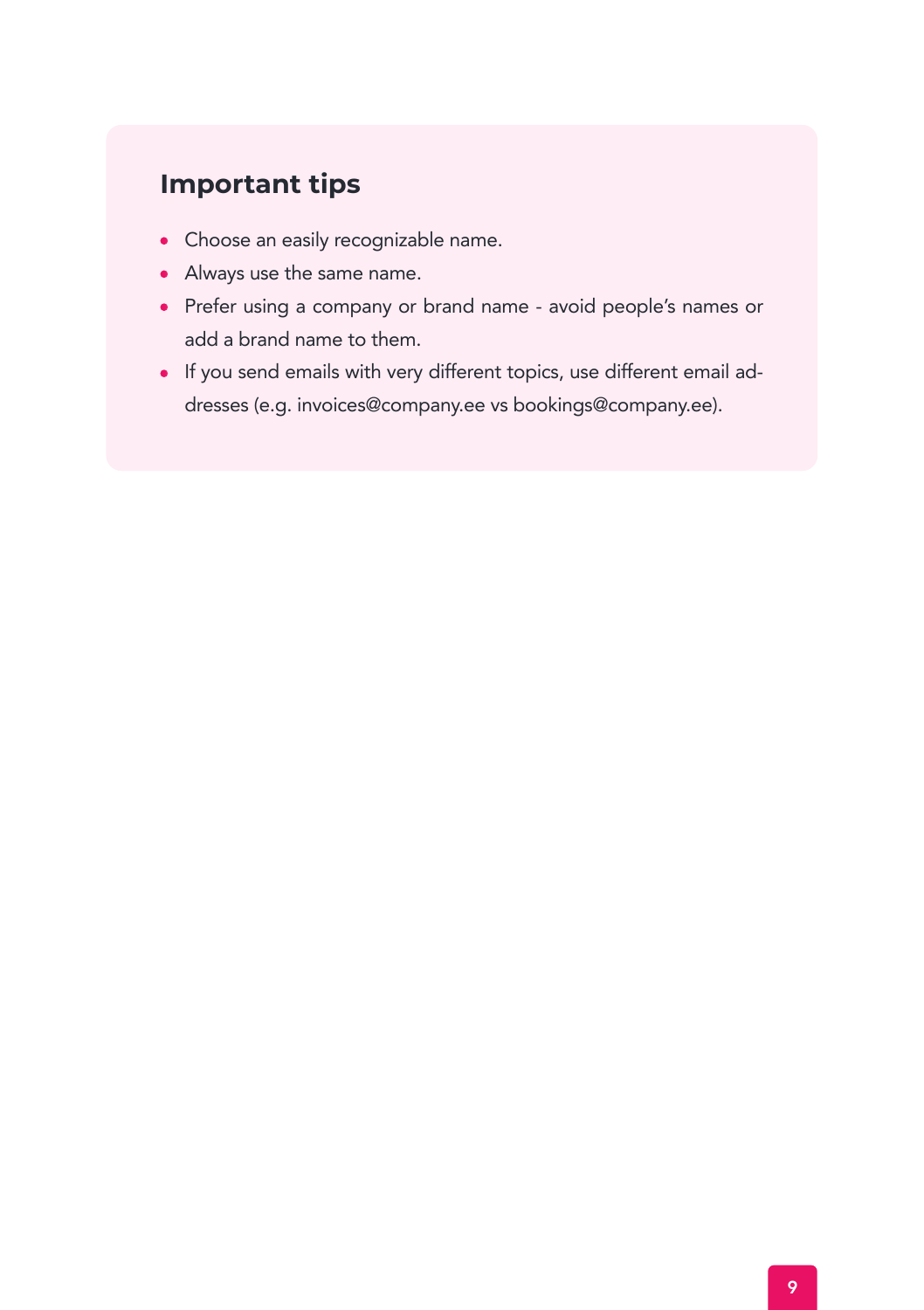# **No-go for the no-reply**

The reply address is just as important (if not more) as the sender's address. It's a solid no on the no-reply address. If you strip your subscribers of the possibility to respond to your emails you'll make them feel as if their opinion doesn't matter. Marketing emails should create the possibility of a dialogue between the company and its clients. A no-reply address will turn that dialogue right into a monologue recited by you.

If you pass up the chance for letting your subscribers respond to your emails or don't monitor the responses, you'll end up hurting your business. More often than not your subscribers will send you some constructive feedback on how you can better your brand and business. IF you miss this kind of feedback, it'll soon reflect in your sales numbers as well as in customer loyalty. A no-reply address can also damage your domain reputation and thus hinder the delivery rate of your emails.

| Reply-to address | info@tehnikamarket.ee |
|------------------|-----------------------|
|                  |                       |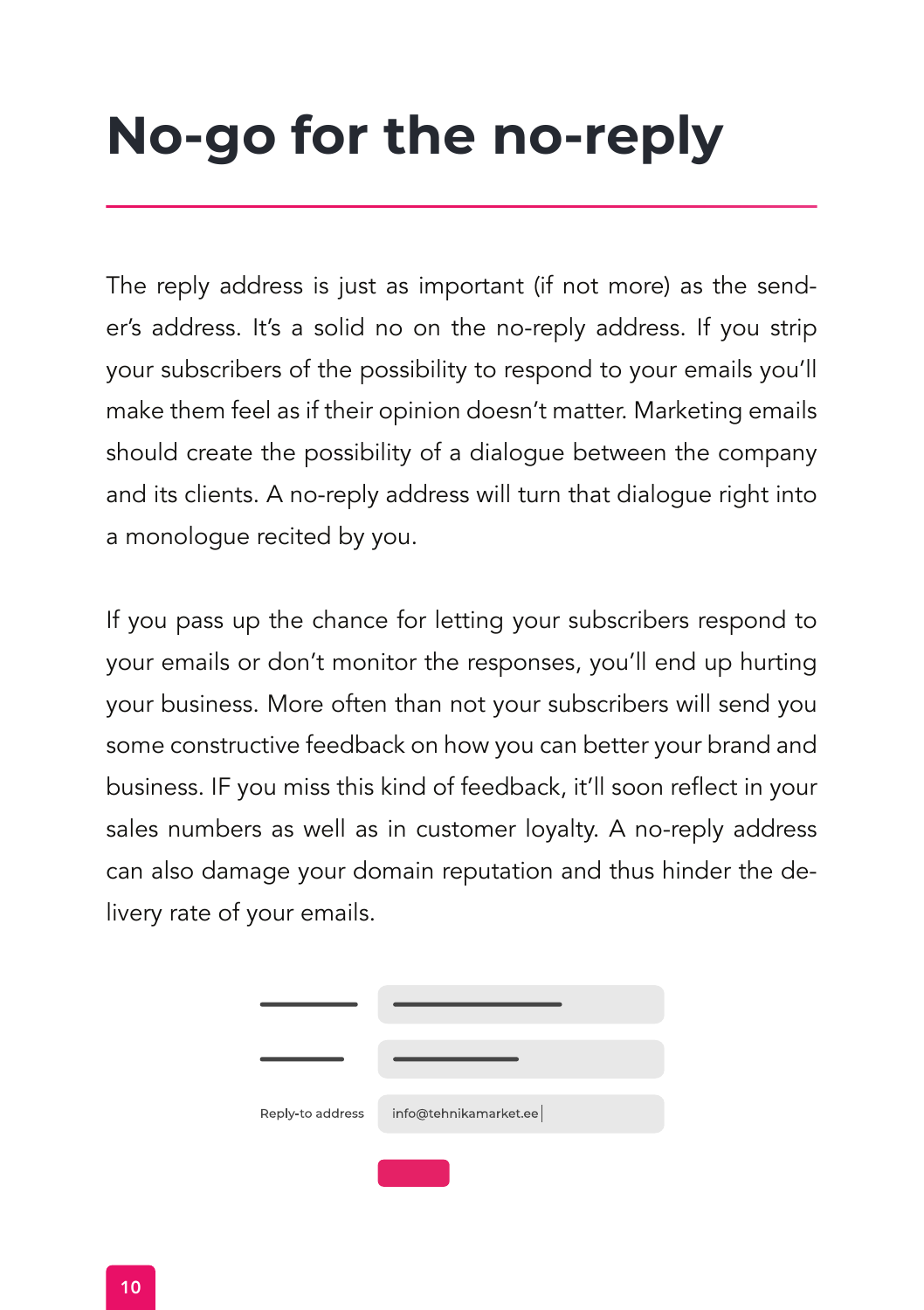- Don't use no-reply addresses.
- If you don't give your contacts the possibility to respond to your emails, you seem like you don't care about them and you'll miss out on valuable feedback.
- Monitor incoming responses and optimize your marketing strategy accordingly.
- Start a dialogue with your customers you'll build trust and customer loyalty.
- A no-reply address might harm your sending and domain reputation and lower your delivery rates.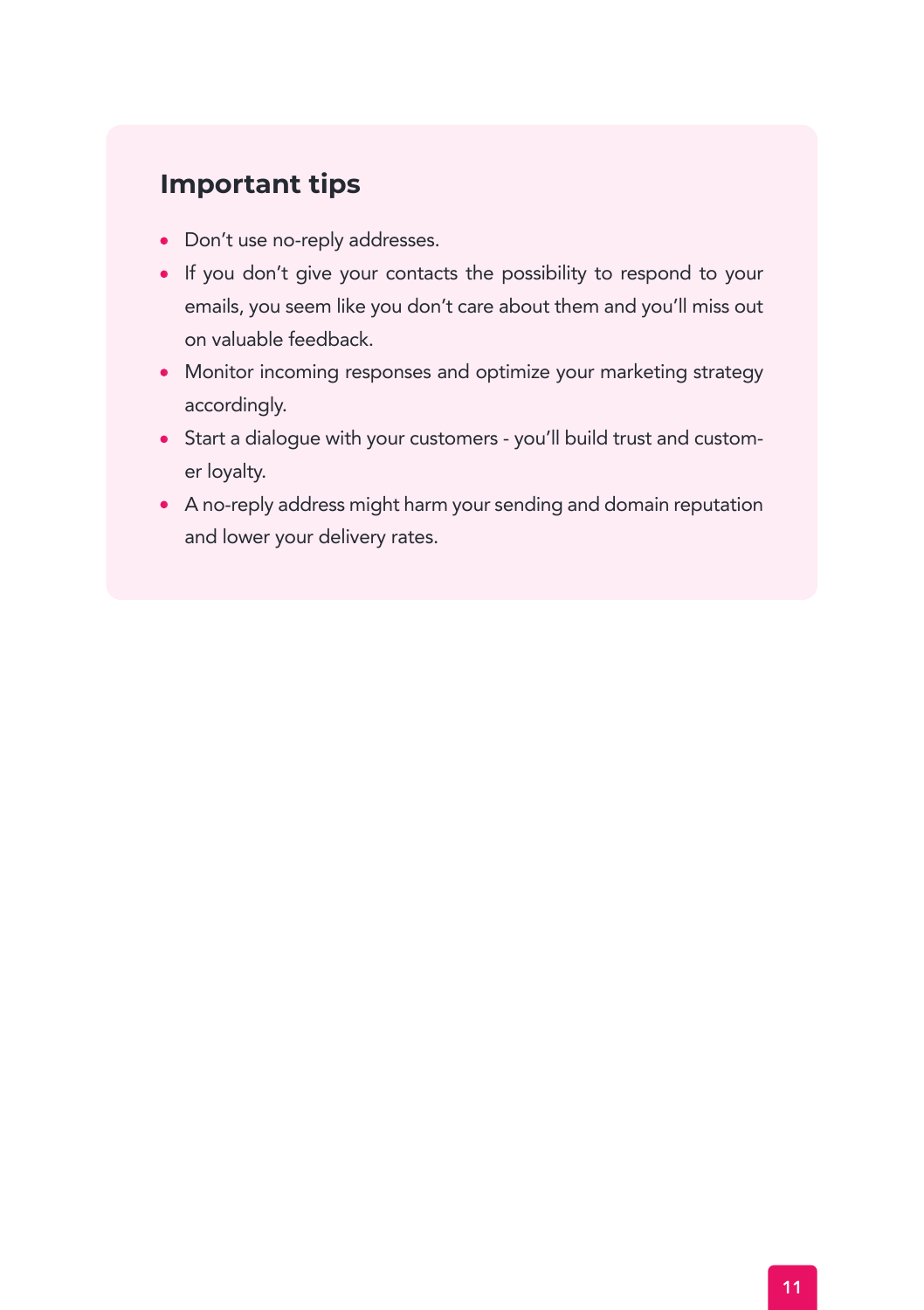# **Make the header turn some heads**

Once you've covered the so-called exterior of your newsletter, it's time to dive in a little deeper. The first thing the subscribers see after opening your email is the header. To make this a pleasant and memorable welcoming, there are a few things you might want to remember.

The golden rule is to make sure the header lets your subscribers know right away which brand and business is behind this newsletter. Unless your not into selling riddles, it would be wise to leave the guessing games aside here.

When it comes to the header, once again - less is more. Don't overcrowd the header with crazy fonts and endless images. Leave the neon lights to Las Vegas. If you're looking to add a menu to the header, keep the amount of points optimal. A regular header should be no more than 70 px high, while one with a menu could go up to 200 px. As the header most probably does not contain the main message of your email, it shouldn't take up too much space.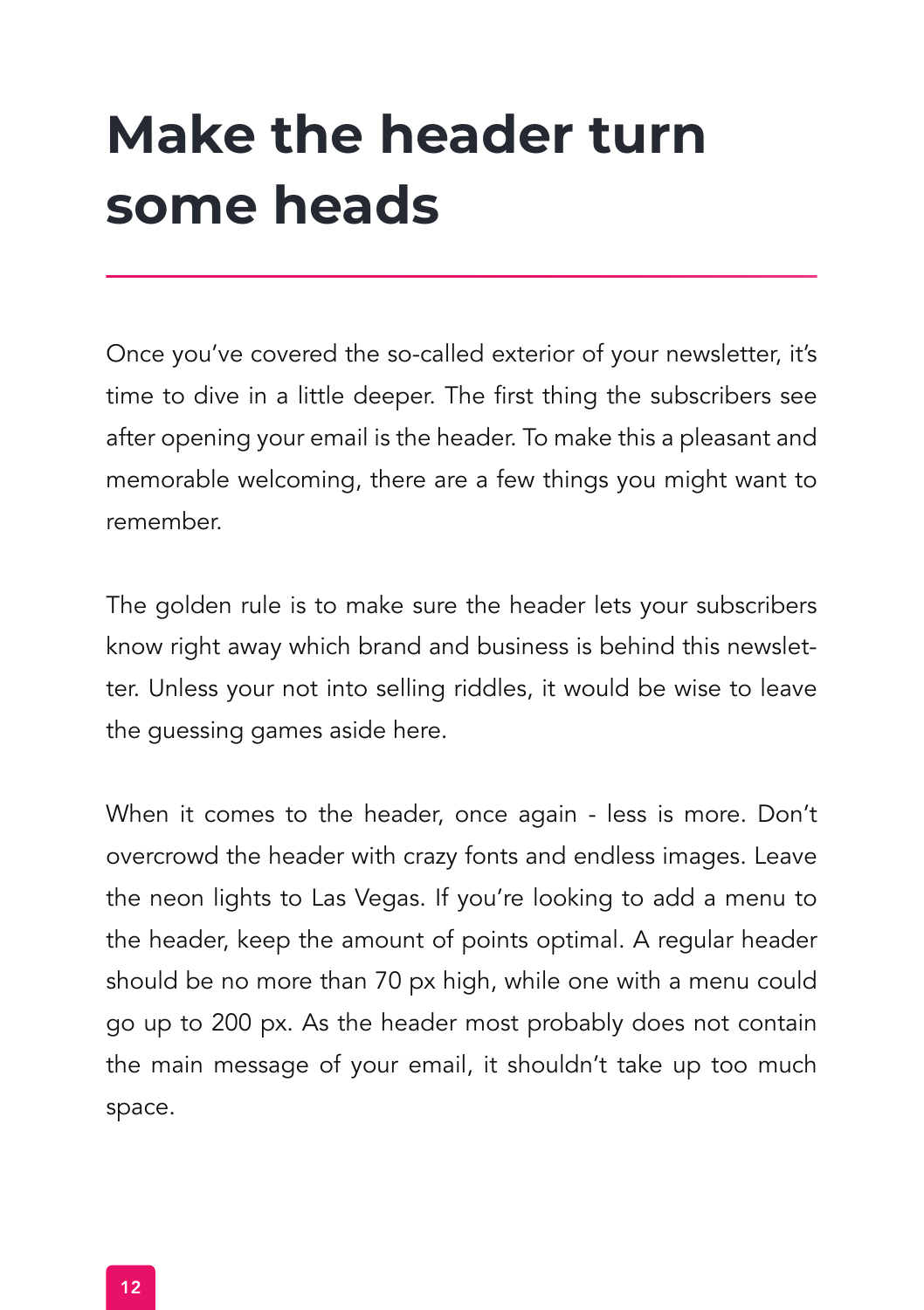- First thing your readers see when they open the email.
- Eye-catching, but not too long.
- State clearly what is the brand and company behind the email.
- Less is more prefer simpler fonts and colors.
- If you're adding a menu, don't add too many points.
- Regular header should be up to 70 px, header with a menu should be up to 200 px.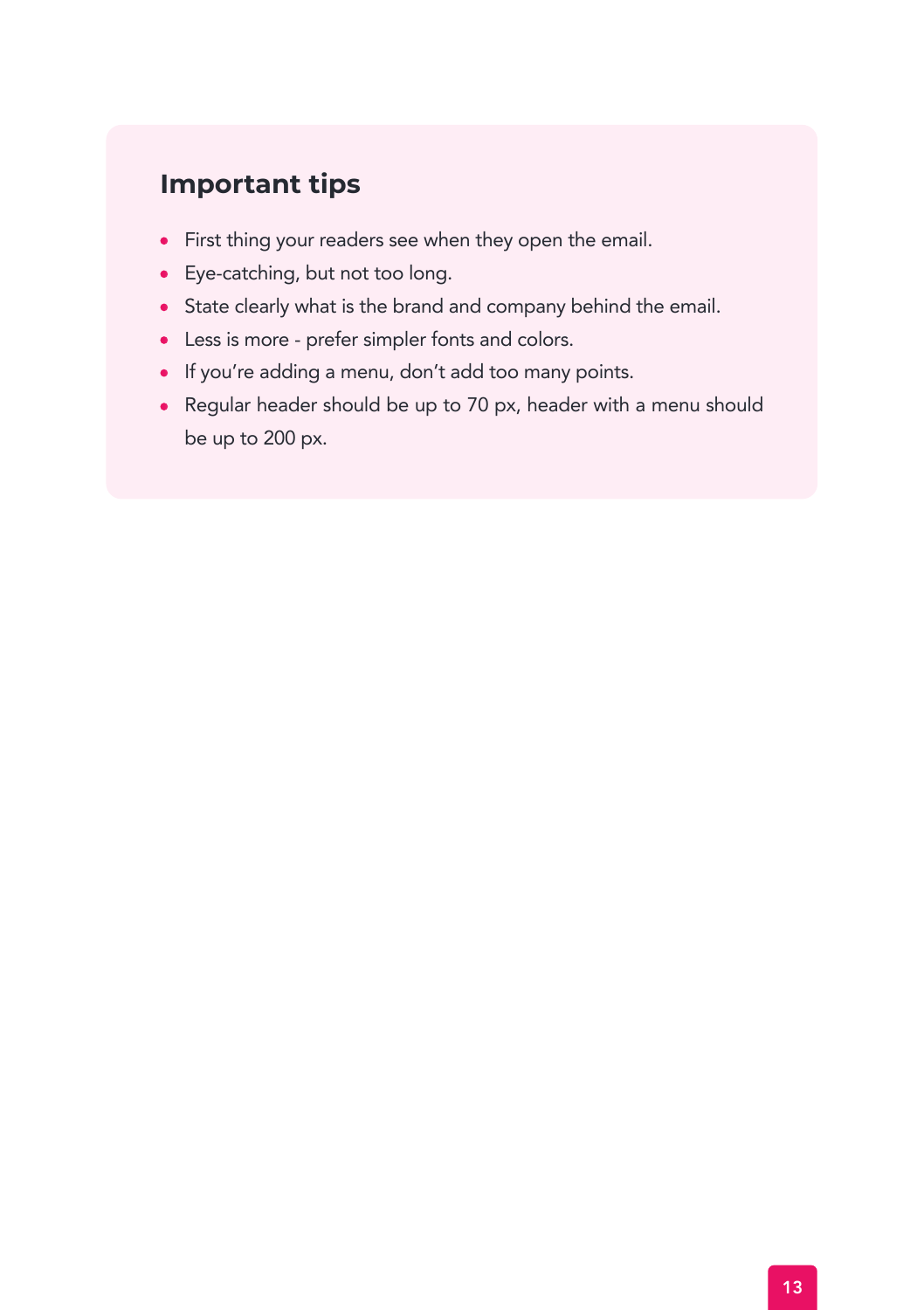# **The perfect amount of pics**

Sure you might be tempted to add every image of a cute kitten or a fabulous Ferrari to your newsletter. Do keep in mind however, that your newsletter is in fact not a photo album and your message is best conveyed through words.

The ideal ratio of images to text is where images make up about 20-50% of the email. If you get too carried away when adding images, you're bound to wind up in the spam folder. You should also keep in mind that a lot of ESPs have forbidden displaying images by default, so make sure you're using ALT-text to describe the images used.

Although a picture says more than a thousand words, we strongly recommend putting your message into words when it comes to marketing emails. Otherwise you risk your words never being displayed at all. On the other hand, it's best not to use over 80% of text within your newsletter so the content remains easily scannable and digestible. There have been a few arguments over that however because studies show that simple text only emails tend to perform slightly better. The only way to know for sure is to test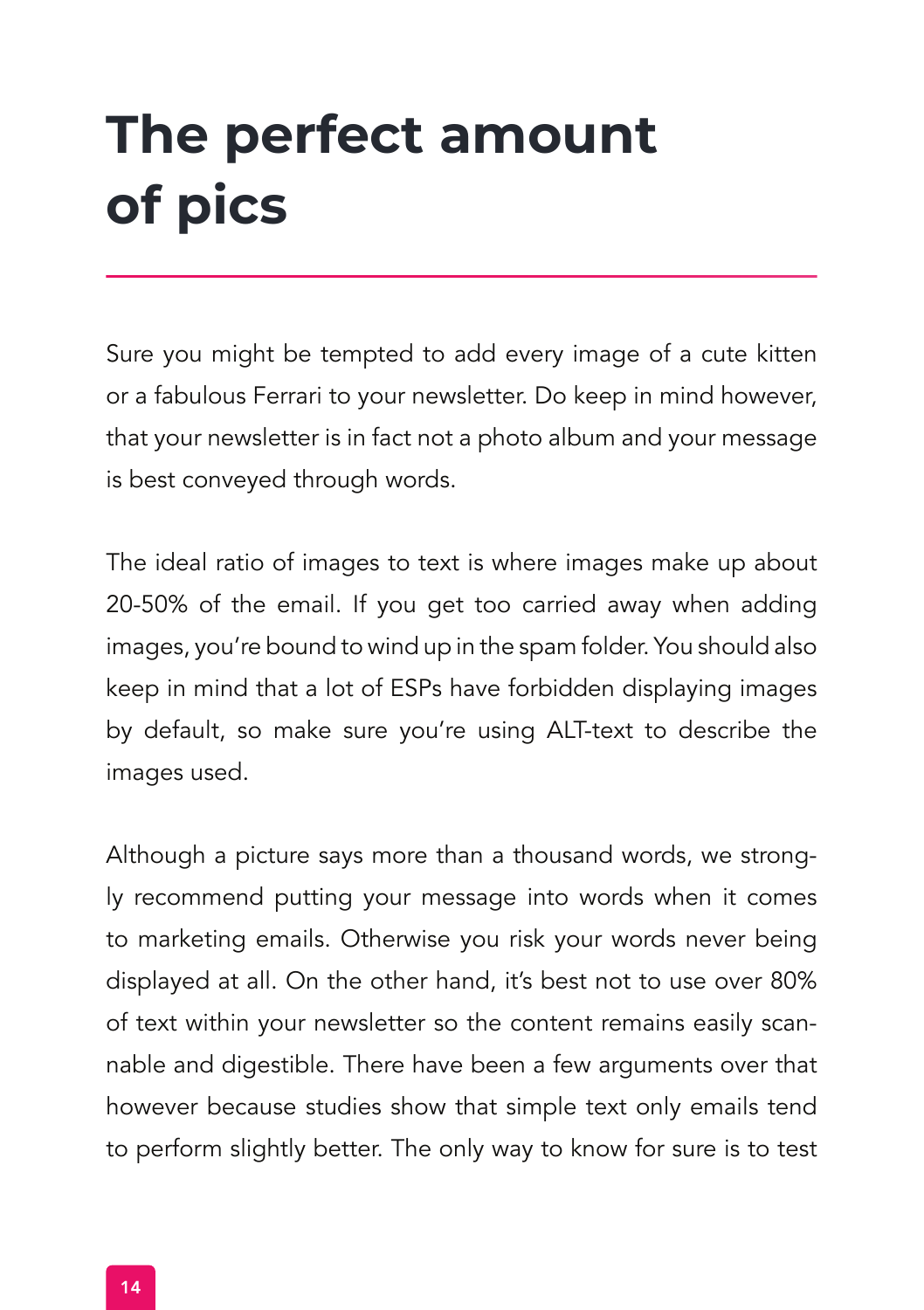different options.

Going back to the images for a sec, it's better to use your own original images rather than stock photos. Don't forget to add links to the images to direct the readers onto your website or blog. In this case smaller is better so keep your images under 600 kb.



- Should not take up more than 20-50% of the content.
- Use relevant images and add ALT-text.
- Use text to relay your message.
- Don't forget that many ESP-s have forbidden displaying images by default.
- Too many images may lead your email to the spam folder.
- Don't use over 80% of text.
- Prefer original photos rather than stock images.
- Add links to your website or ecommerce store to the images.
- Images should not be more than 600 kb.
- Simple all-text emails have proven to bring better results.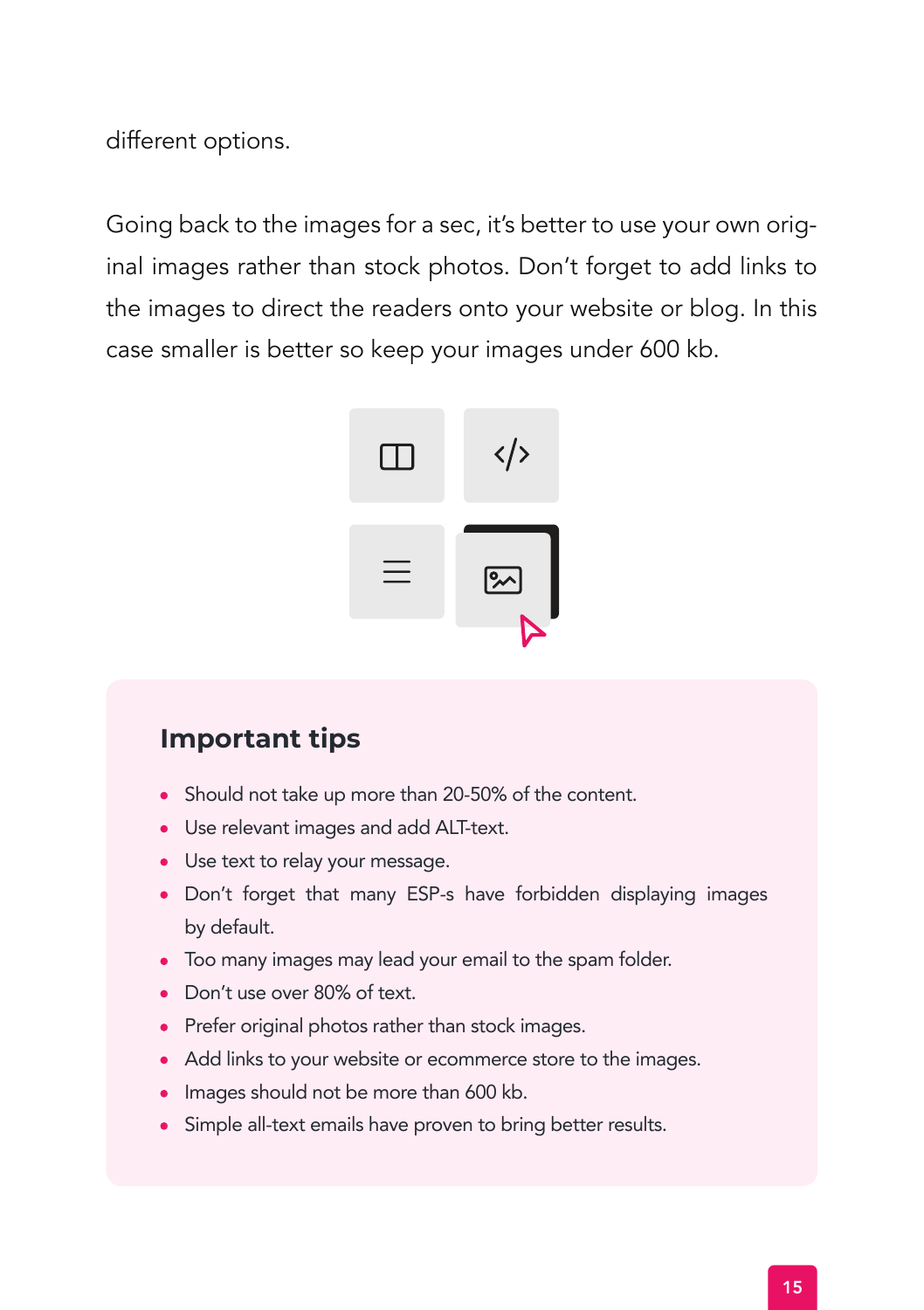### **Put your message into words**

Writing content for your newsletter can be quite a challenge but memorable and engaging content is what helps a business stand out. Let your imagination run wild but don't forget to follow your brand voice. Who is your audience? Should you use a highly professional or a more laid back tone? Before you start typing away, figure out the main goal of your email.

Personalization is one of the main priorities. Approach them by their name, give examples specific to them, recommend products and services based on their purchase history etc. Every email is your chance to win your readers over and thus build customer loyalty.

You're not writing a novel so keep the paragraphs short and sweet. Channel your inner Freud to figure out what kind of words and phrases could grab your readers' attention. How can you convince them to take the desired action?

Use your emails as a way of helping the subscribers. Offer them some sort of a free value in the form of downloadable files, e-books, webinars, promo codes etc. Who wouldn't like some free stuff, right?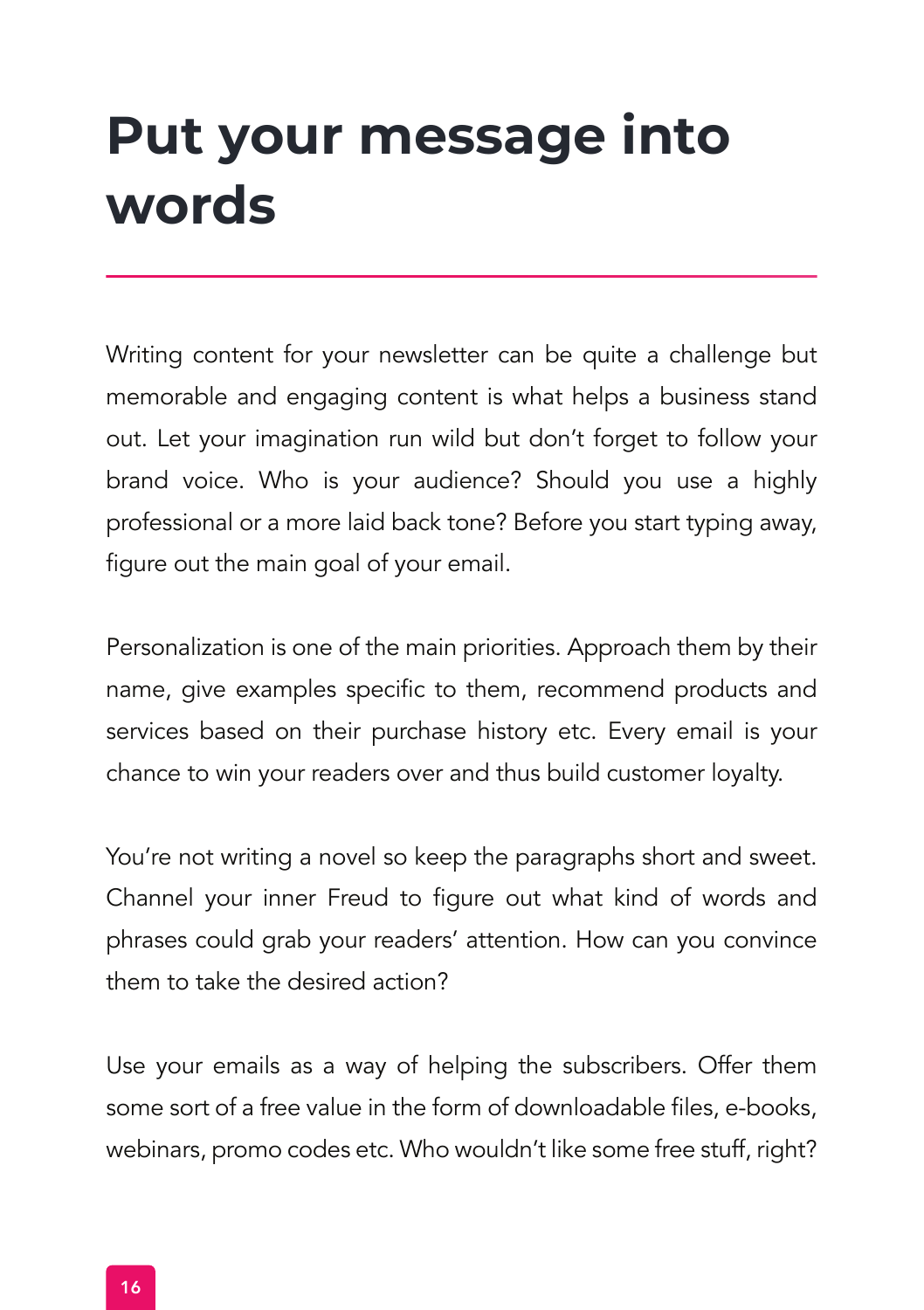

- Use original and memorable text to help your readers recognize your brand easily.
- Follow your brand voice.
- Know your audience should you use a more formal or informal style?.  $\bullet$
- What is the purpose / goal of the email?.
- Personalize according to location, browsing history, purchase history etc.
- Keep the paragraphs short and easily digestable.
- Offer free value ebooks, promotional codes, downloadable files etc.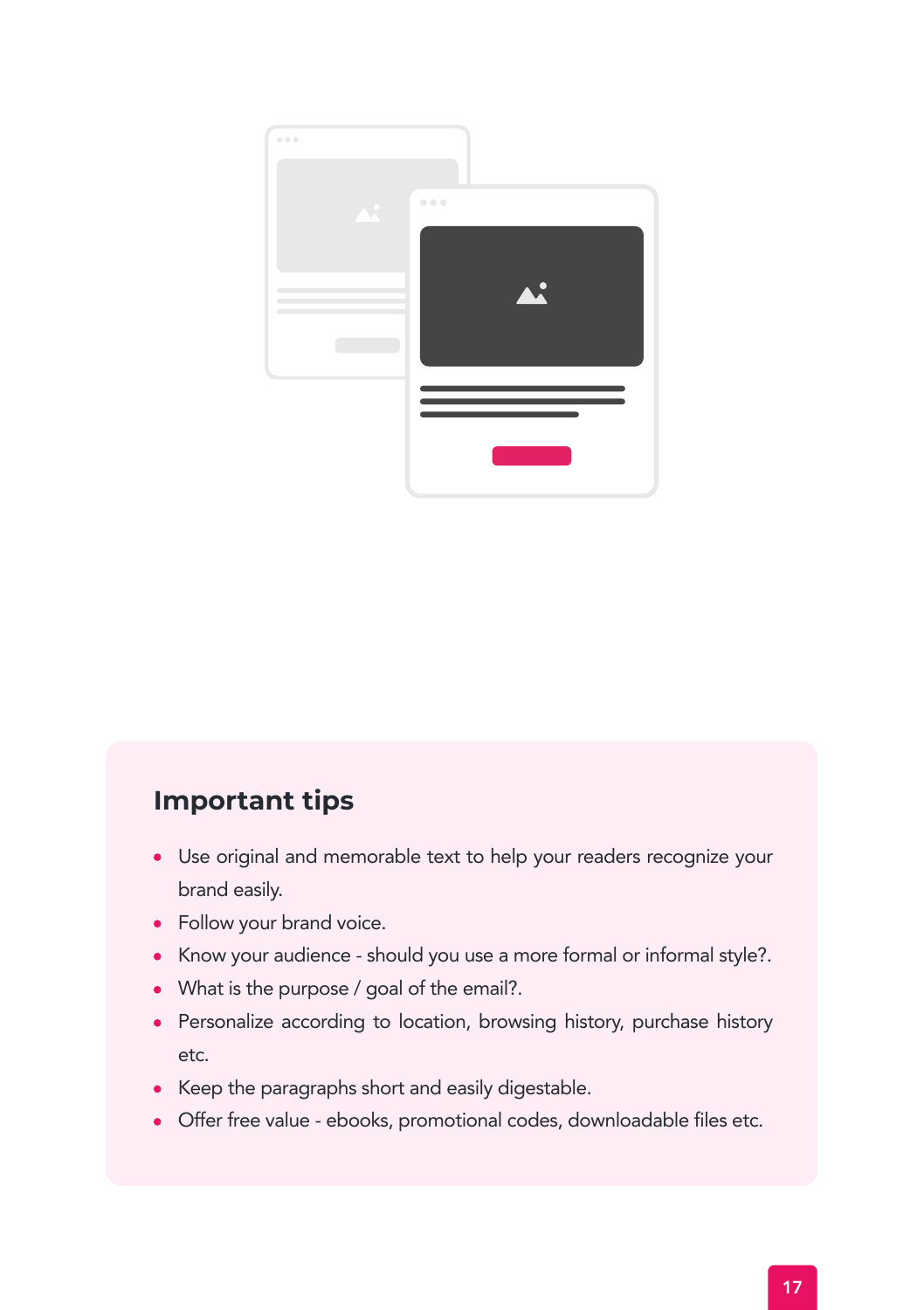### **Time to take action!**

One of the main elements of a newsletter is the CTA button. You're most likely trying to get your subscribers to push that CTA button to direct them to your ecommerce store, a new landing page or get them to sign up for an event. Whatever your goal may be - use the CTA button to make it clear.

The placement and design of the CTA button bear a critical importance. Your readers should have to use a magnifying glass to hunt the button down. Use colors and intriguing words to make that CTA button stand out. The text on the button should be short and easily understandable (eg. "Sign up here!", "Read more", "Download the ebook" etc.). Don't use multiple exclamation marks to avoid sounding aggressive.

It would be best to use a single CTA button within the entire newsletter. In case your newsletter is longer and you need more opportunities to get your subscribers to act, have one main CTA button and add links to the images or phrases as supporting CTAs.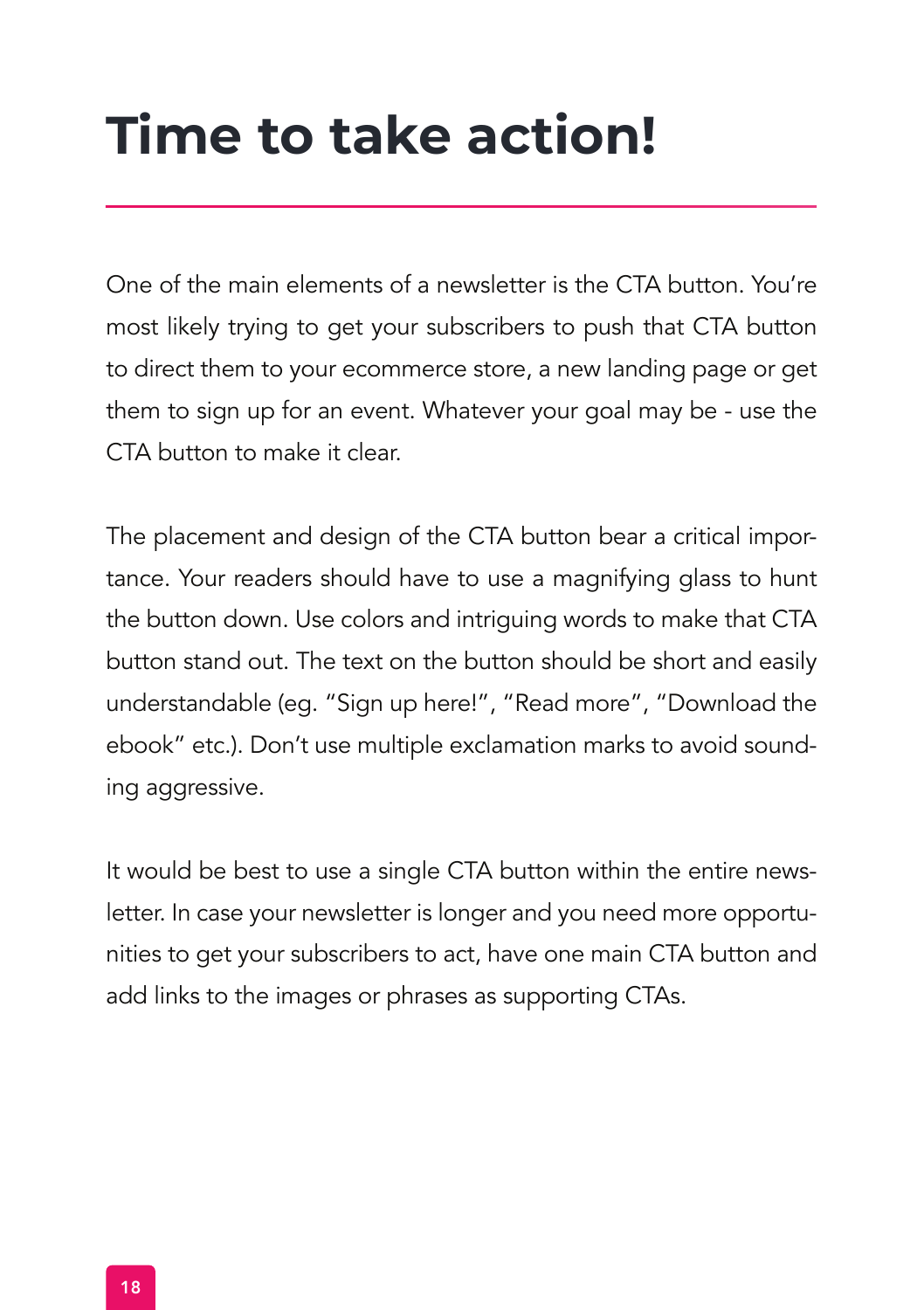- CTA-button directs your readers to take certain actions.
- Make it easily distinguishable.
- Direct people to your blog, website, landing page or get them to sign up to an event.
- Placement and design are crucial.
- Make the CTA-button stand out and text easily readable and understandable - use eye-catching colors and fonts.
- Avoid multiple exclamation marks.
- We suggest having one main CTA-button. Add smaller CTAs to images or words and phrases within the text.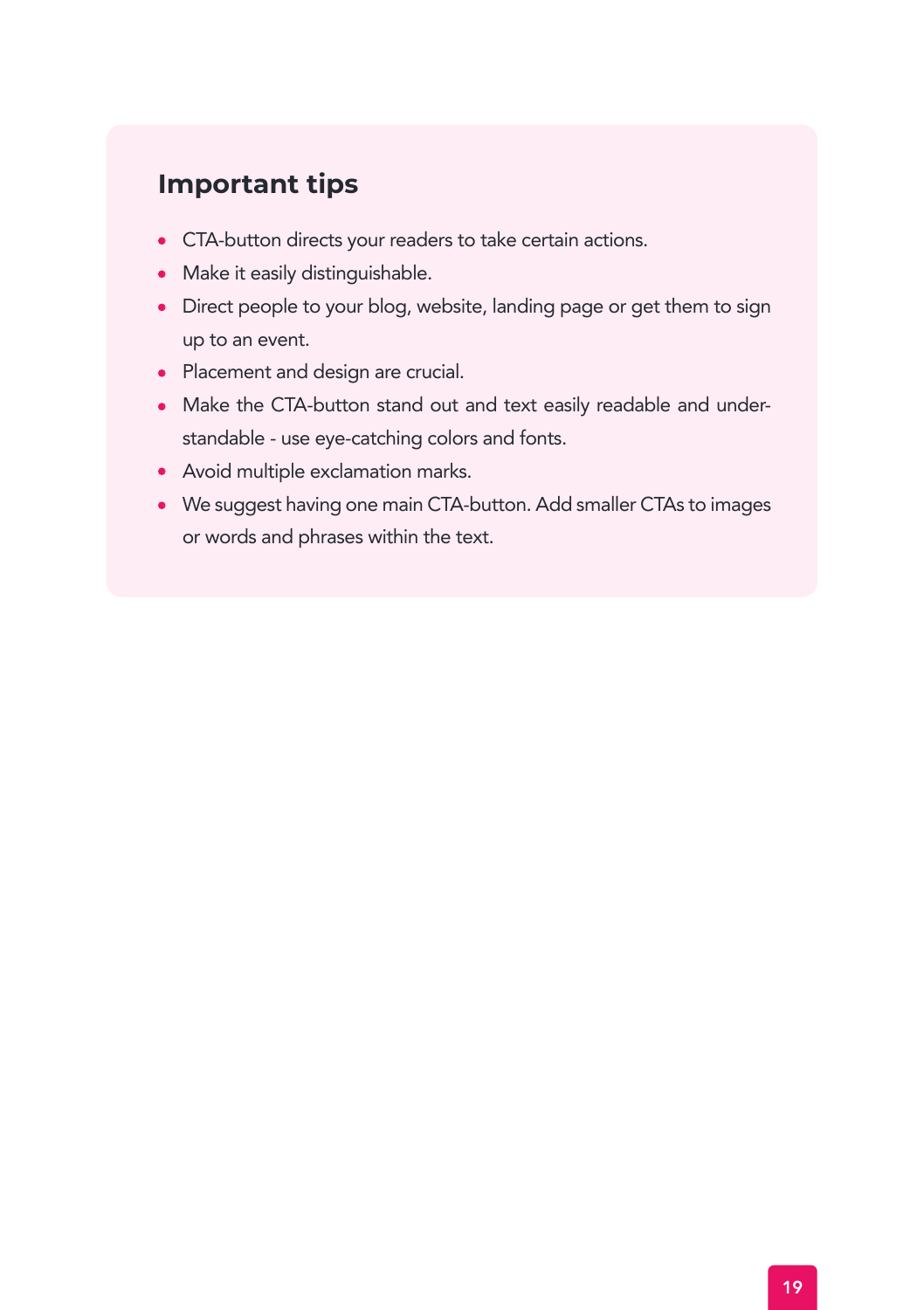# **What about the footer?**

Email footer is the spot for all of your contact information. Add the address of your business, customer support info, a link to your website, your logo and social media channels.

Obviously no one is in the business of losing clients, but it's a must to add an unsubscribe link to the footer. In case your readers don't want to hear from you anymore, they have to have the possibility to opt out.

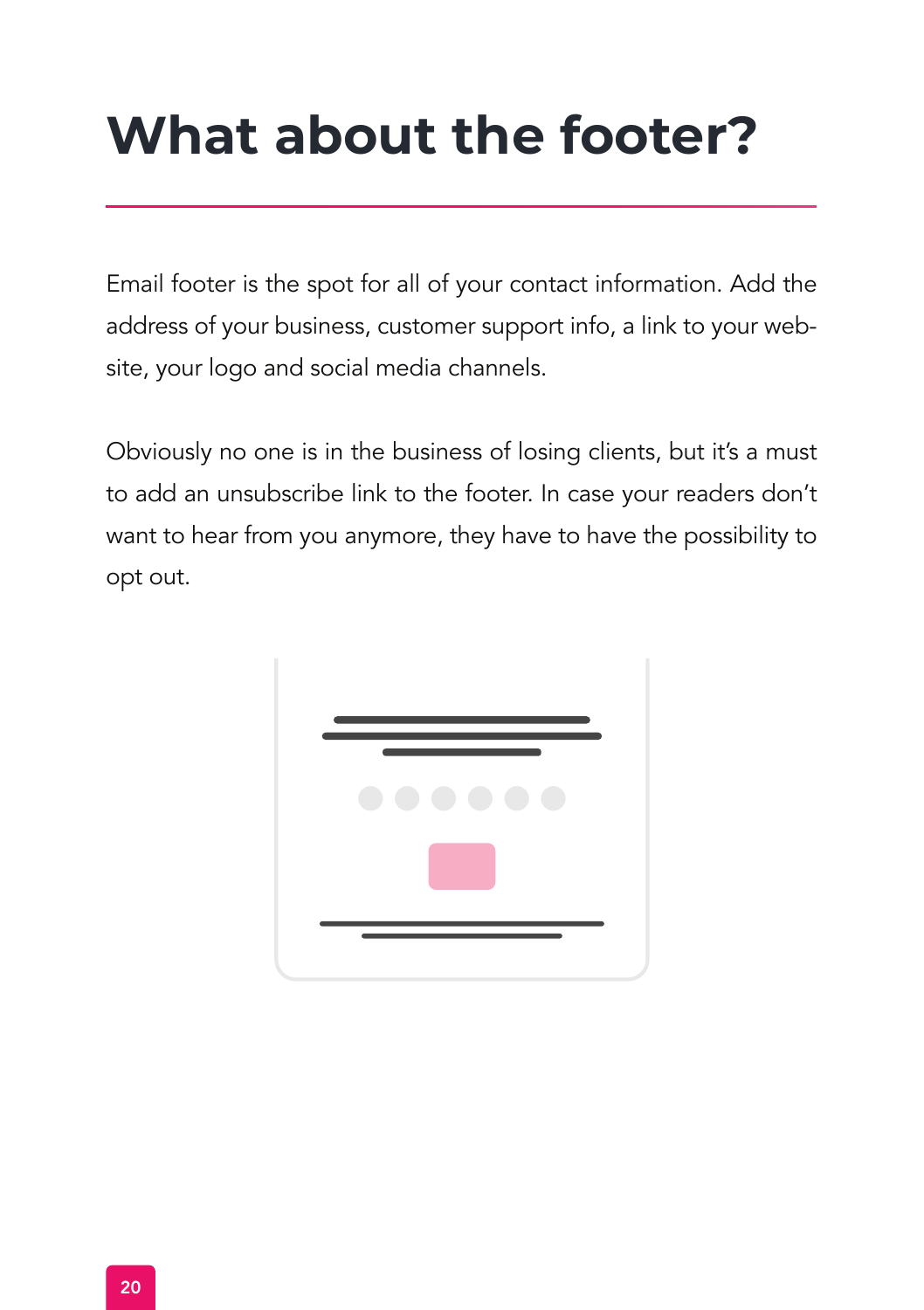- All the important information regarding the company should be displayed in the footer.
- Add contact address, customer support email address, phone number, logo, link to your website and social media accounts.
- Don't forget to add the unsubscribe link.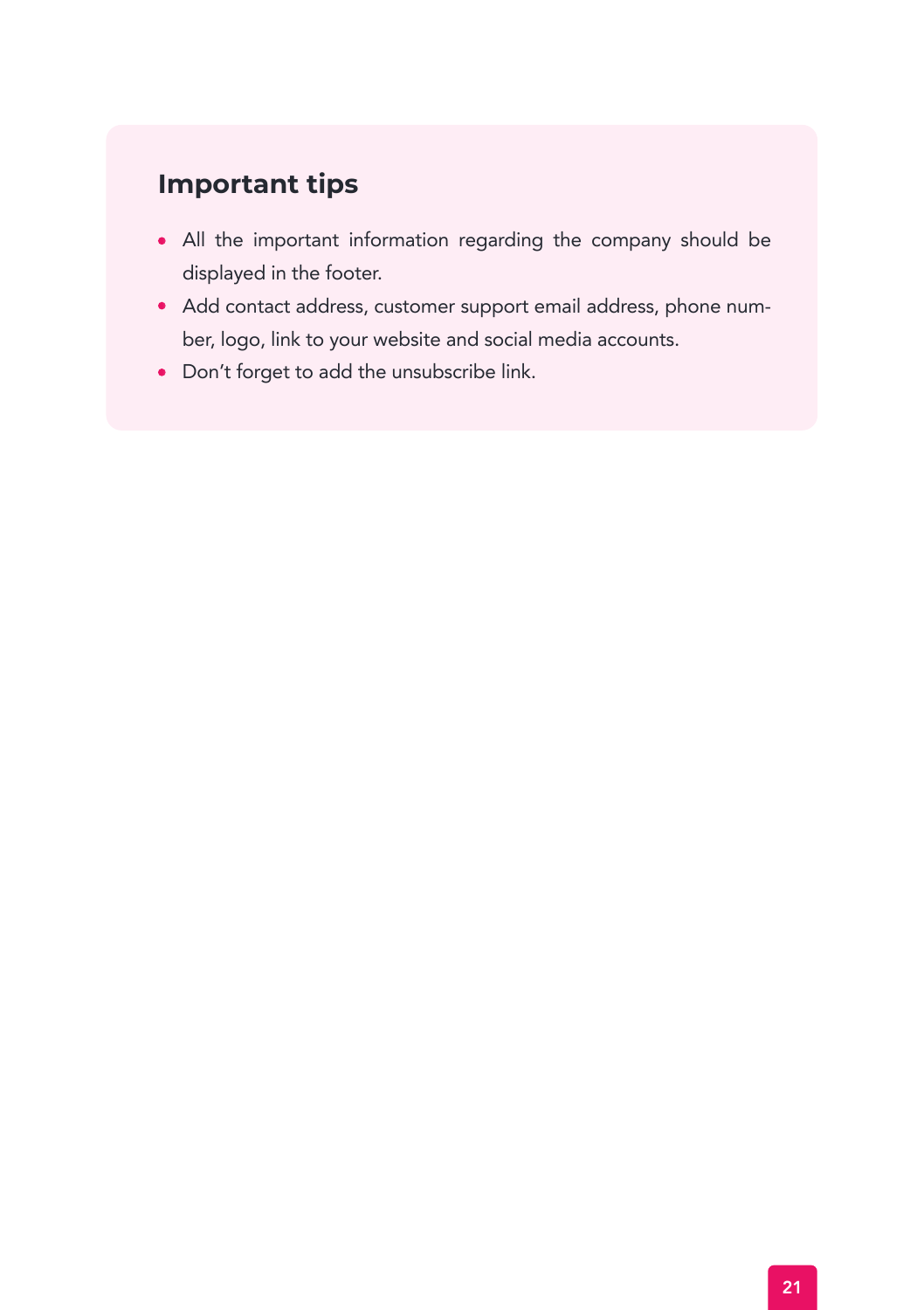# **In conclusion**

Drafting a marketing email is quite a science and every wrong step can lead to an unsubscribe. An enticing subject line and engaging content will most definitely help with your email marketing results. Practice makes perfect so don't forget to test, test and then test some more to find the perfect anatomy for your emails.